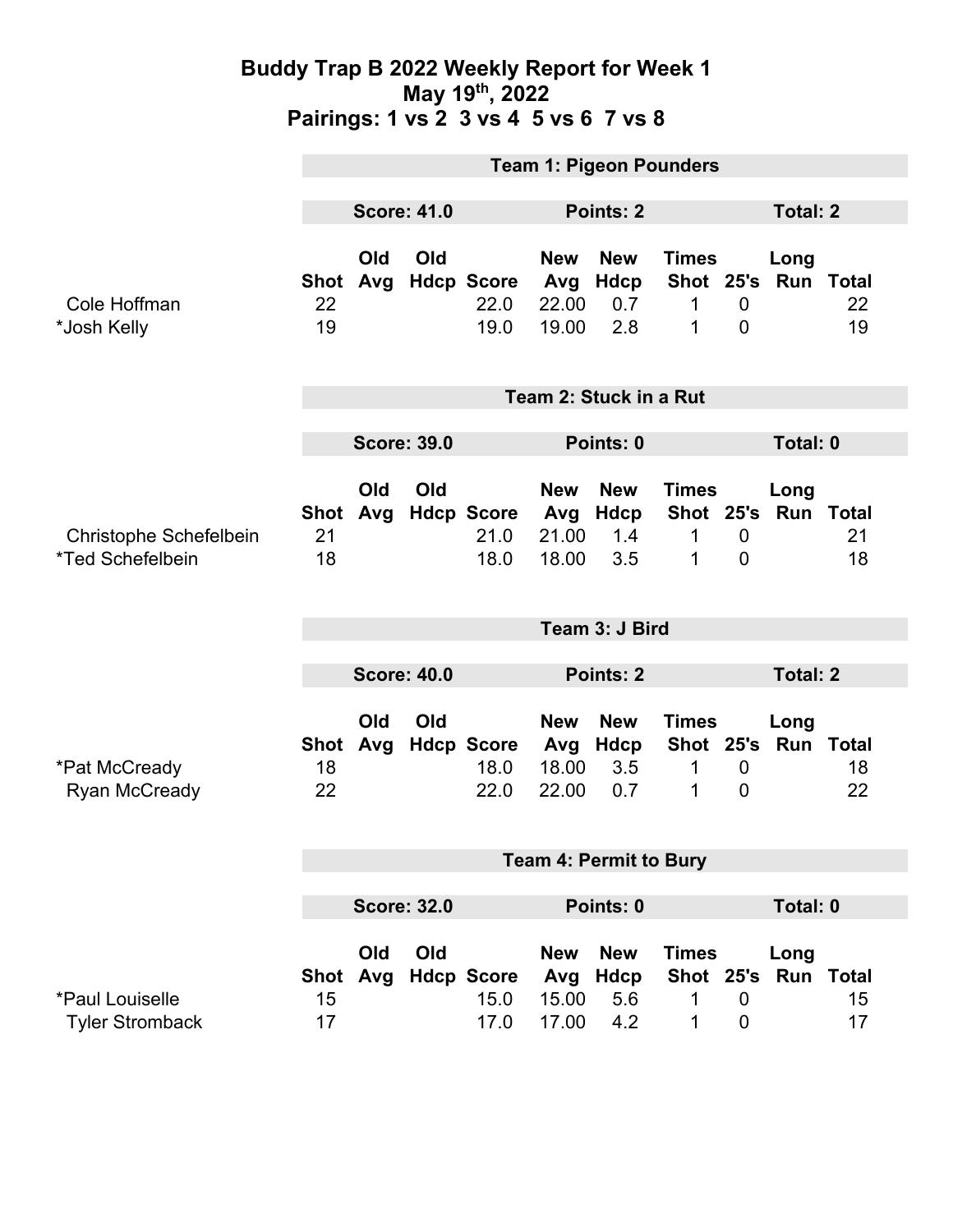### **Buddy Trap B 2022 Weekly Report for Week 1 May 19th, 2022 Pairings: 1 vs 2 3 vs 4 5 vs 6 7 vs 8**

|                                         | <b>Team 5: Shot Dead</b>        |            |     |                                     |                                     |                                  |                                     |                                  |                             |          |
|-----------------------------------------|---------------------------------|------------|-----|-------------------------------------|-------------------------------------|----------------------------------|-------------------------------------|----------------------------------|-----------------------------|----------|
|                                         | <b>Score: 40.0</b>              |            |     | Points: 2                           |                                     |                                  | <b>Total: 2</b>                     |                                  |                             |          |
| Lily Jedneak<br>*Christian Sapp         | 19<br>21                        | Old        | Old | Shot Avg Hdcp Score<br>19.0<br>21.0 | <b>New</b><br>Avg<br>19.00<br>21.00 | <b>New</b><br>Hdcp<br>2.8<br>1.4 | <b>Times</b><br>$\mathbf 1$<br>1    | $\overline{0}$<br>$\overline{0}$ | Long<br>Shot 25's Run Total | 19<br>21 |
|                                         | <b>Team 6: Clay Busters</b>     |            |     |                                     |                                     |                                  |                                     |                                  |                             |          |
|                                         | <b>Score: 35.0</b>              |            |     |                                     | Points: 0                           |                                  |                                     | Total: 0                         |                             |          |
| Mark McHugh<br>Joe Plaisance            | 22<br>13                        | Old        | Old | Shot Avg Hdcp Score<br>22.0<br>13.0 | <b>New</b><br>Avg<br>22.00<br>13.00 | <b>New</b><br>Hdcp<br>0.7<br>7.0 | <b>Times</b><br>Shot 25's<br>1<br>1 | $\mathbf 0$<br>$\overline{0}$    | Long<br>Run Total           | 22<br>13 |
|                                         | Team 7: CSU                     |            |     |                                     |                                     |                                  |                                     |                                  |                             |          |
|                                         | <b>Score: 38.0</b>              |            |     |                                     | <b>Points: 2</b>                    |                                  |                                     | <b>Total: 2</b>                  |                             |          |
| *Andrew Erickson<br><b>Zach Pickett</b> | <b>Shot</b><br>16<br>22         | Old<br>Avg | Old | <b>Hdcp Score</b><br>16.0<br>22.0   | <b>New</b><br>Avg<br>16.00<br>22.00 | <b>New</b><br>Hdcp<br>4.9<br>0.7 | <b>Times</b><br>1<br>1              | $\boldsymbol{0}$<br>$\mathbf 0$  | Long<br>Shot 25's Run Total | 16<br>22 |
|                                         | Team 8: League average          |            |     |                                     |                                     |                                  |                                     |                                  |                             |          |
|                                         | Total: 0                        |            |     |                                     |                                     |                                  |                                     |                                  |                             |          |
|                                         | <b>Score: 37.9</b><br>Points: 0 |            |     |                                     |                                     |                                  |                                     |                                  |                             |          |
|                                         |                                 | Old        | Old | Shot Avg Hdcp Score Avg Hdcp        | <b>New</b>                          | <b>New</b>                       | <b>Times</b><br>$\mathbf 0$         | $\mathbf 0$                      | Long<br>Shot 25's Run Total | 0        |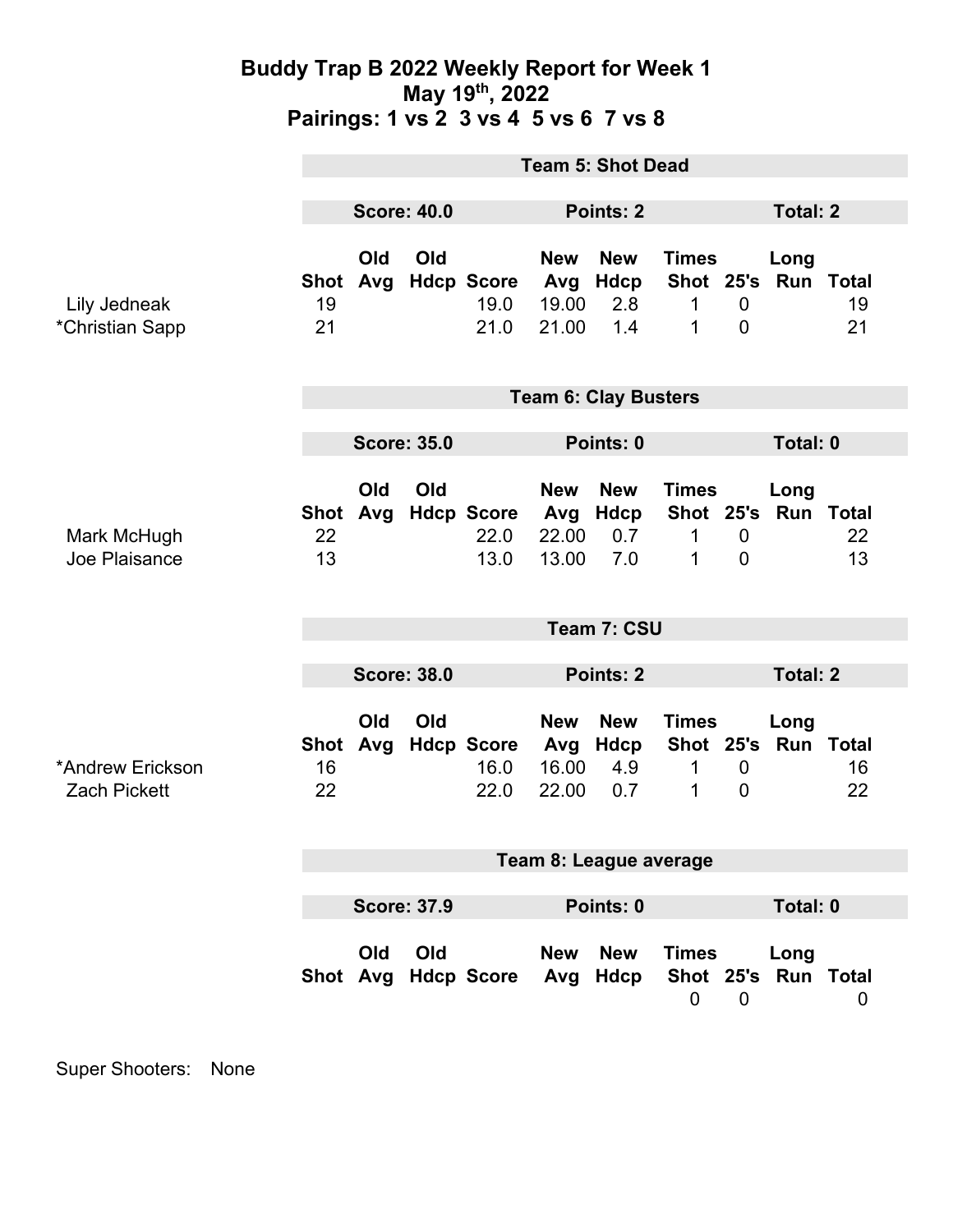## **Buddy Trap B 2022 Weekly Report for Week 1 May 19th, 2022 Pairings: 1 vs 2 3 vs 4 5 vs 6 7 vs 8**

# **Buddy Trap B 2022 Team Standings through week 1**

| Team 7 | <b>CSU</b>             | 2.0 |
|--------|------------------------|-----|
| Team 5 | <b>Shot Dead</b>       | 2.0 |
| Team 3 | J Bird                 | 2.0 |
| Team 1 | <b>Pigeon Pounders</b> | 2.0 |
| Team 8 | League average         | 0.0 |
| Team 6 | <b>Clay Busters</b>    | 0.0 |
| Team 4 | <b>Permit to Bury</b>  | 0.0 |
| Team 2 | <b>Stuck in a Rut</b>  | 0.0 |
|        |                        |     |